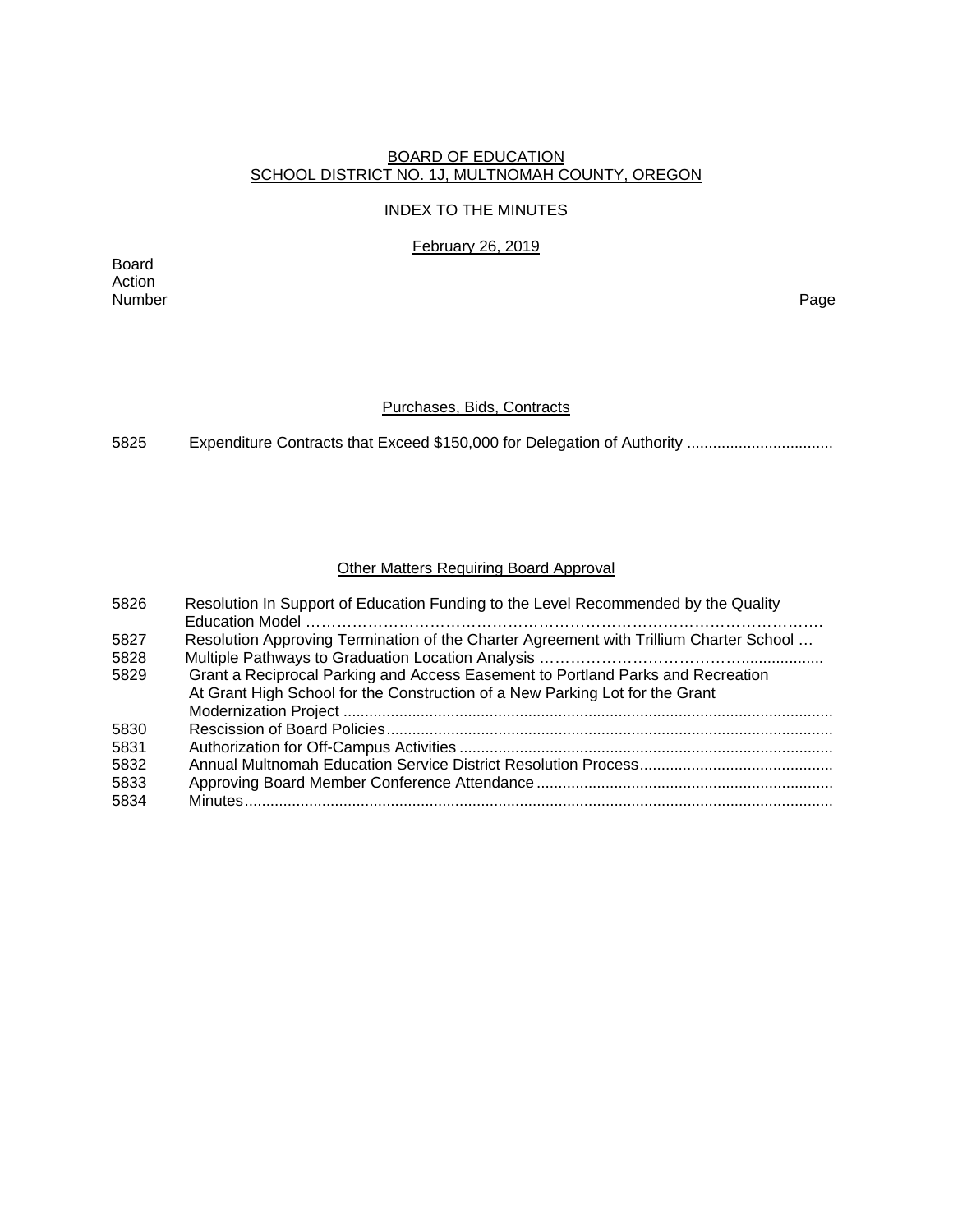### Purchases, Bids, Contracts

# Resolution Number 5825

Director Rosen moved and Director Anthony seconded the motion to adopt the above referenced number. The motion was put to a voice vote and passed unanimously (7-yes, 0-no), with Student Representative Paesler absent.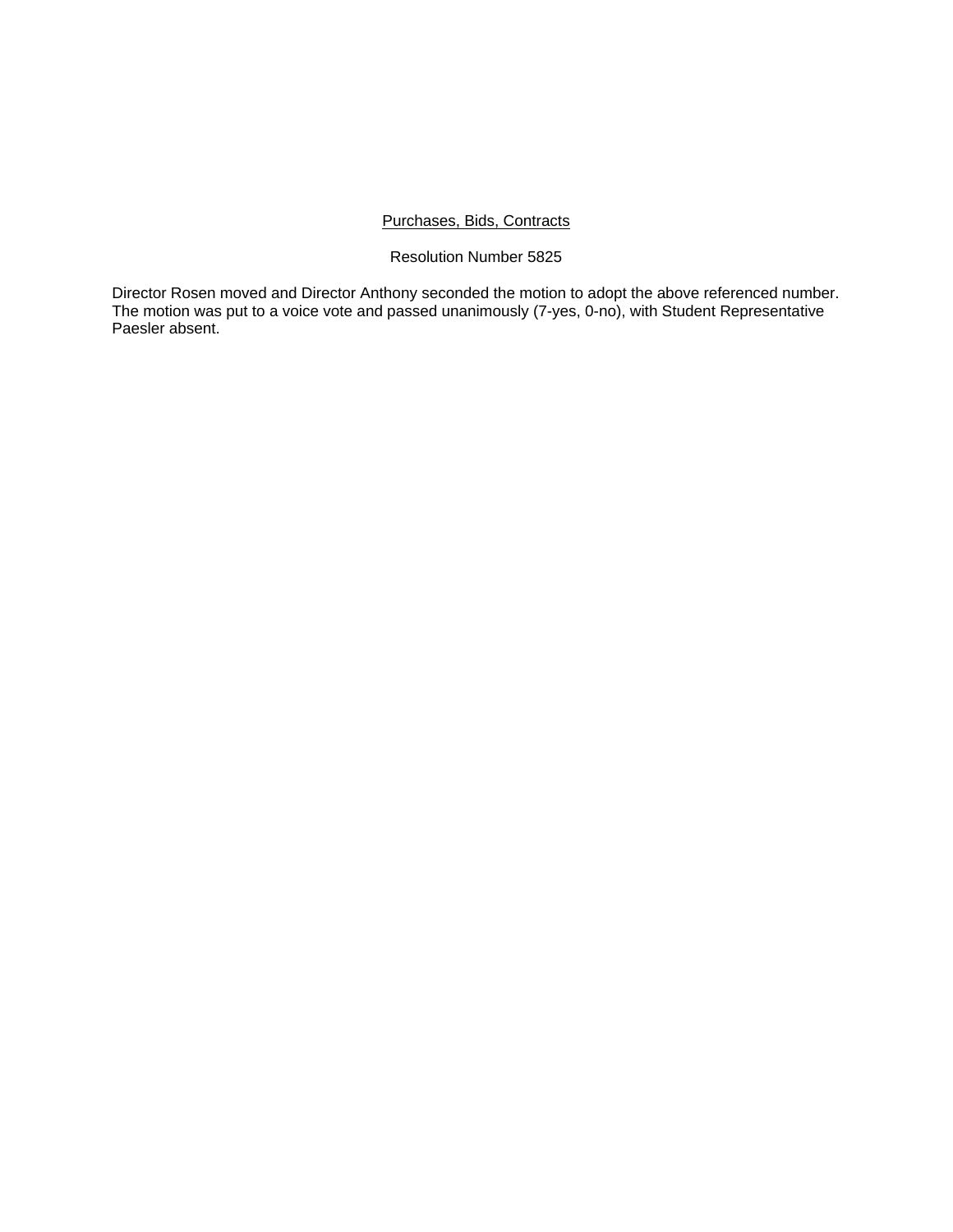### Expenditure Contracts that Exceed \$150,000 for Delegation of Authority

# **RECITAL**

Portland Public Schools ("District") Public Contracting Rules PPS-45-0200 ("Authority to Approve District Contracts; Delegation of Authority to Superintendent") requires the Board of Education ("Board") enter into contracts and approve payment for products, materials, supplies, capital outlay, equipment, and services whenever the total amount exceeds \$150,000 per contract, excepting settlement or real property agreements. Contracts meeting this criterion are listed below.

### **RESOLUTION**

The Superintendent recommends that the Board approve these contracts. The Board accepts this recommendation and by this resolution authorizes the Deputy Clerk to enter into the following agreements.

| <b>Contractor</b> | Contract<br>Term                                                          | <b>Contract Type</b>                 | <b>Description of Services</b>                                                                                                                                                                                                 | Contract<br>Amount | Responsible<br>Administrator,<br><b>Funding Source</b> |
|-------------------|---------------------------------------------------------------------------|--------------------------------------|--------------------------------------------------------------------------------------------------------------------------------------------------------------------------------------------------------------------------------|--------------------|--------------------------------------------------------|
| Graybar           | 2/27/19<br>through<br>1/31/23<br>Option to<br>renew<br>through<br>3/31/29 | Cooperative<br>Contract<br>COA 67539 | Purchase of goods on an as-<br>needed basis related to District-<br>wide security upgrades<br>including, but not limited to,<br>public address speakers, zone<br>controllers, power supplies, and<br>protective speaker cages. |                    | C. Hertz<br><b>Funding Source</b><br>Varies            |
|                   |                                                                           |                                      | <b>Cooperative Procurement</b><br>Group: US Communities                                                                                                                                                                        |                    |                                                        |
| Anixter, Inc.     | 2/27/19<br>through<br>7/30/20<br>Option to<br>renew<br>through<br>7/30/22 | Cooperative<br>Contract<br>COA 67538 | Purchase of goods on an as-<br>needed basis related to District-<br>wide security upgrades<br>including, but not limited to,<br>public address speakers, zone<br>controllers, power supplies, and<br>protective speaker cages. | \$500,000          | C. Hertz<br><b>Funding Source</b><br>Varies            |
|                   |                                                                           |                                      | <b>Cooperative Procurement</b><br>Group: The Cooperative<br>Purchasing Network, National<br><b>IPA</b>                                                                                                                         |                    |                                                        |

#### **NEW CONTRACTS**

# **NEW INTERGOVERNMENTAL AGREEMENTS ("IGAs")**

#### No New IGAs

# **AMENDMENTS TO EXISTING CONTRACTS**

| <b>Contractor</b> | Contract<br>Amendment<br>Term | <b>Contract Type</b>                | <b>Description of Services</b>                                                                           | Amendment<br>Amount.<br><b>Contract Total</b> | Responsible<br>Administrator,<br><b>Funding Source</b> |
|-------------------|-------------------------------|-------------------------------------|----------------------------------------------------------------------------------------------------------|-----------------------------------------------|--------------------------------------------------------|
| Hoonuit I. LLC    | 2/27/19<br>through<br>6/30/19 | Software<br>SW 63096<br>Amendment 2 | This amendment adds fund for<br><b>Hoonuit Full Essentials</b><br>licensing, installation, and<br>setup. | \$42.755<br>\$190.660                         | C. Hertz<br><b>Fund 101</b><br>Dept. Varies            |
|                   |                               |                                     | Exemption by PPS Rule:<br>PPS-47-0288(11)                                                                |                                               |                                                        |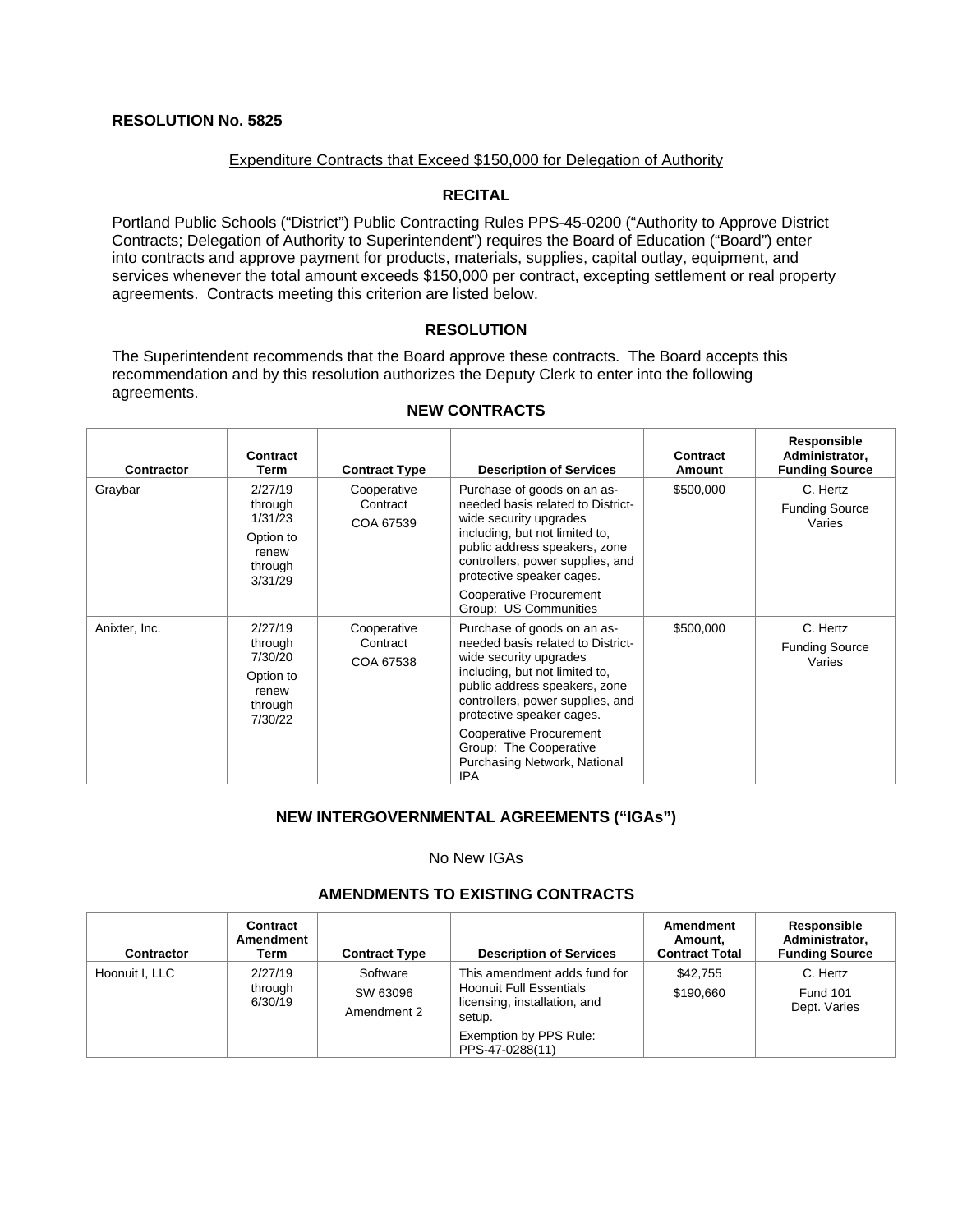#### Other Matters Requiring Board Approval

#### Resolution Number 5826 through 5834

During the Committee of the Whole, Director Anthony moved and Director Esparza Brown seconded the motion to adopt Resolution 5826. The motion was put to a voice vote and passed unanimously (7-yes, 0-no). with Student Representative Paesler absent.

During the Committee of the Whole, Director Anthony moved and Director Kohnstamm seconded the motion to adopt Resolution 5827. The motion was put to a voice vote and passed unanimously (7-yes, 0-no). with Student Representative Paesler absent.

During the Committee of the Whole, Director Anthony moved and Director Esparza Brown seconded the motion to adopt amended Resolution 5828. The motion was put to a voice vote and passed unanimously (7-yes, 0-no). with Student Representative Paesler absent.

Director Brim-Edwards moved and Director Kohnstamm seconded the motion to amend Resolution 5828 by adding the word "classroom(s)" to Resolution 1.a). The motion as put to a voice vote and passed unanimously (7-yes, 0-no), with Student Representative Paesler absent.

Director Kohnstamm moved and Director Moore seconded the motion to amend Resolution 5828 by deleting "at Benson" from Resolution 1.b). The motion was put to a voice vote and passed unanimously (7-yes. 0-no), with Student Representative Paesler absent.

Director Rosen moved and Director Anthony seconded the motion to adopt Resolutions 5829 through 5832. The motion was put to a voice vote and passed unanimously (7-yes, 0-no), with Student Representative Paesler absent.

Director Bailey moved and Director Kohnstamm seconded the motion to adopt amended Resolution 5833. The motion was put to a voice vote and passed unanimously (7-yes, 0-no), with Student Representative Paesler absent.

Director Brim-Edwards moved and Director Bailey seconded the motion to add the following language to the last sentence in Resolution 5833: "and travel costs will be charged to the Board Office budget. " The motion was put to a voice vote and passed unanimously (7-yes, 0-no), with Student Representative Paesler absent.

Director Rosen moved and Director Anthony seconded the motion to adopt Resolution 5834. The motion was put to a voice vote and passed unanimously (7-yes, 0-no), with Student Representative Paesler absent.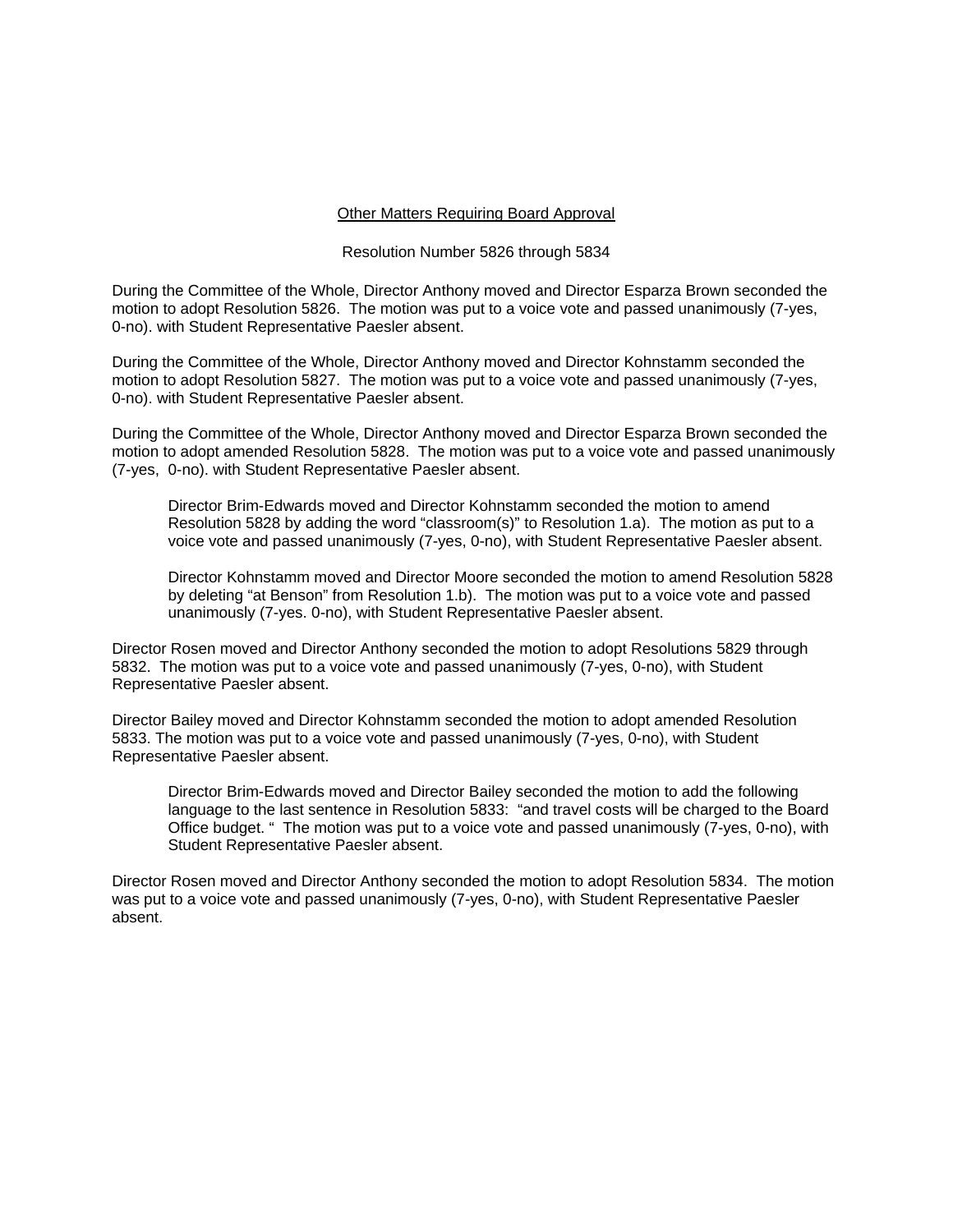### Resolution In Support of Education Funding to the Level Recommended by the Quality Education Model

# **RECITALS**

- A. Since the passage of Measure 5 in 1990, Oregon has consistently disinvested in public education and failed to adopt a means of sustainably paying for all essential public services.
- B. Funding a strong system of public education is the best investment Oregonians can make to strengthen our economy, create thriving communities, and improve the quality of life for every Oregonian.
- C. Oregon's students need a well-rounded curriculum that includes art, music, PE, career and technical training, and co-curricular activities, as well as supports to meet their individualized needs.
- D. Efforts to close the academic achievement gap and supports for students who have been historically underserved must be expanded.
- E. Oregon's public schools have experienced thirty years of unstable and inadequate funding that has resulted in dire consequences, including teacher and staff layoffs, relentless program cuts, some of the largest class sizes and one of the shortest school years in the country.
- F. The Quality Education Model, adopted in 1999, has consistently defined what a high-quality educational system should look like for Oregon students, but the Legislature has never provided the funding to meet it.
- G. The work of the Joint Committee on Student Success represents an opportunity to define what our schools can be and find the means of sustainably paying for them.
- H. Students in our public schools face challenging learning conditions due to lack of resources and can no longer wait for the public education they deserve.

# **RESOLUTION**

The Portland School District Board of Directors supports and encourages efforts in the Legislature to increase revenues sufficient to provide stable funding to the level of the QEM in order to assure educational opportunities for every student in every district in our state.

The Portland Public Schools' Board of Education pledges to join and support the efforts of the "Oregonians for Student Success" campaign to ensure that Oregon's lawmakers prioritize investments to improve the educational outcomes for Oregon's greatest natural resource: our children.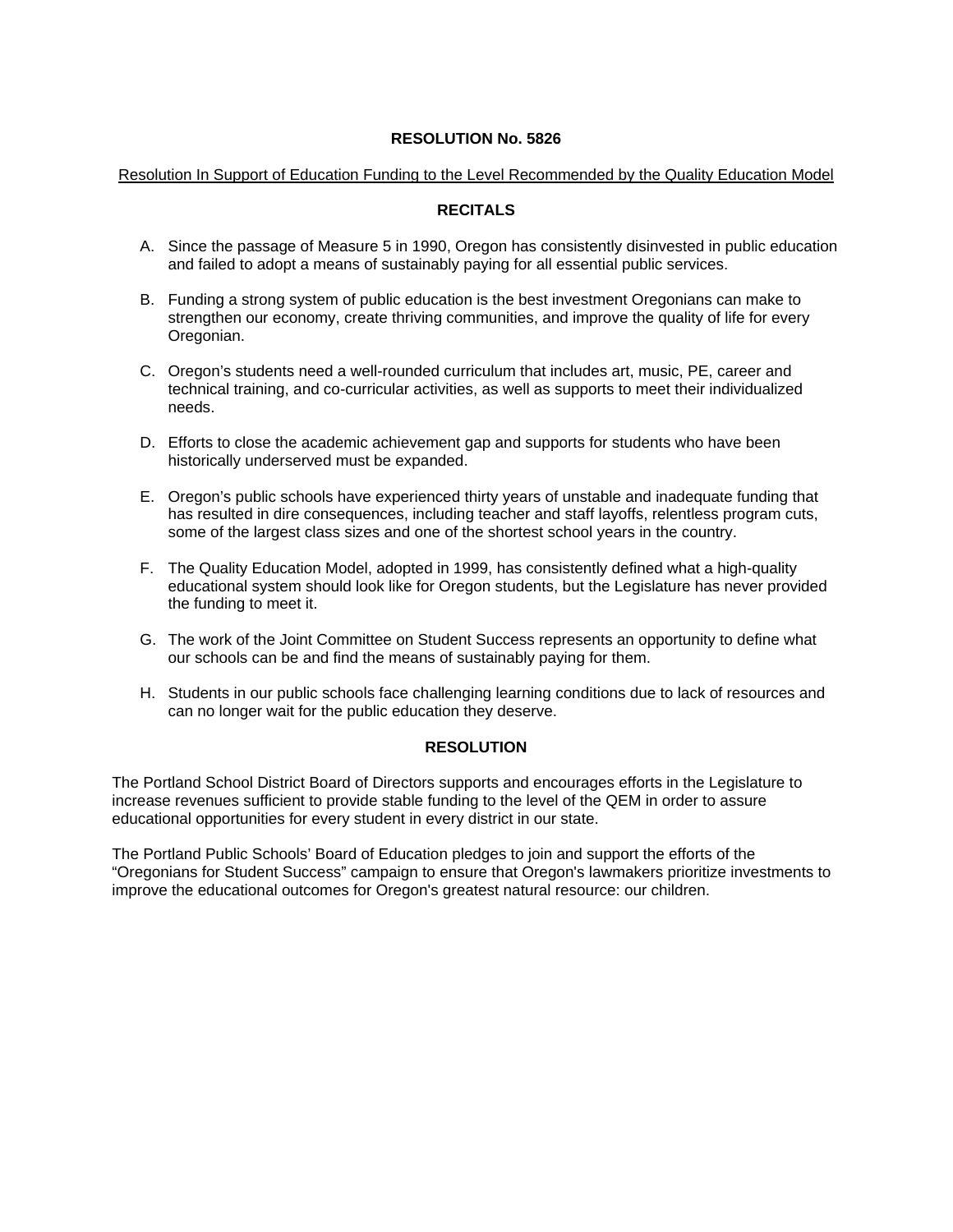### Resolution Approving Termination of the Charter Agreement with Trillium Charter School

### **RECITALS**

- A. On May 15, 2002, Portland School District 1J (District) entered into a five-year initial contract with Trillium Public Charter School ("Trillium") for the operation of a K-12 charter school.
- B. On October 9, 2007, August 16, 2012, and November 29, 2017, after a process in accordance with ORS 338.065, the District entered into a first, second, and third renewal contract with Trillium, each renewal for a five-year term.
- C. The process and criteria for considering the termination of a charter during a term are described in ORS 338.105. The criteria include ORS 338.105(1)(b), failure to meet the requirements for student performance stated in the charter, and ORS 338.105(1)(e), failure to maintain financial stability, both of which are noted as grounds for termination of Trillium's charter.
- D. On February 13, 2019, per ORS 338.105(2)(a), the District notified Trillium in writing of its Intent to Terminate the charter with Trillium Charter School, effective June 30, 2019.
- E. On February 20, 2019, the Board Charter Schools Committee held a public hearing to hear community input regarding the recommendation to terminate Trillium's charter. A copy of the hearing minutes and materials are on file at the District Board office.
- F. On February 26, 2019, after reviewing the information presented by Trillium, information from the public hearing in support and in opposition to Trillium's remaining open, and the District staff report, Superintendent Guerrero recommended that the District terminate the charter agreement with Trillium. A copy of Superintendent Guerrero's recommendation is on file at the District Board office.

# **RESOLUTION**

- 1. The Board of Education for Portland Public Schools has determined that the recommendation to terminate the charter with Trillium Charter School meets the criteria of ORS Chapter 338.
- 2. The Board of Education for Portland Public Schools directs staff to terminate the charter agreement with Trillium Charter School effective June 30, 2019.

*T. O'Neil / K. Wolfe*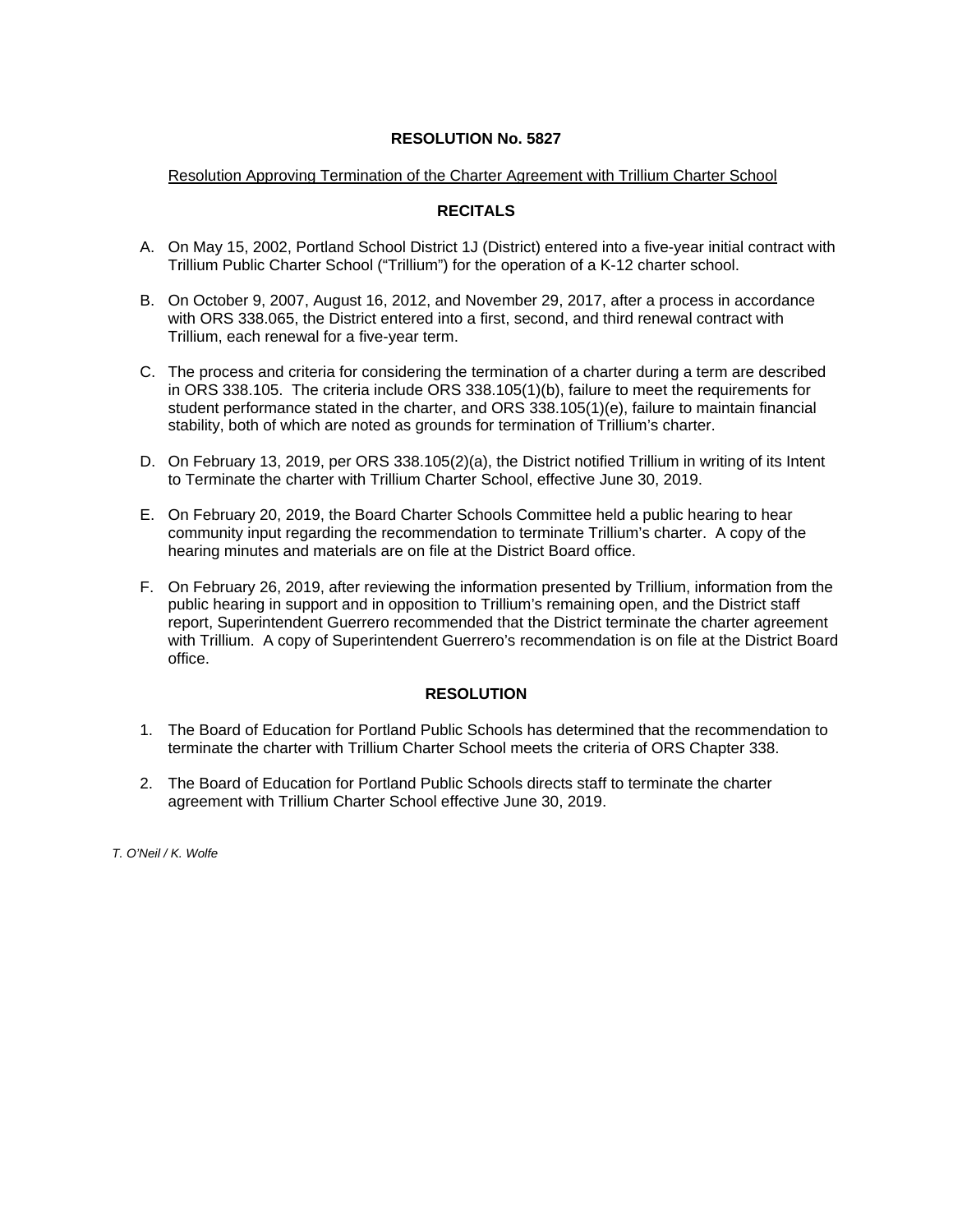### Resolution Authorizing Location of Multiple Pathways to Graduation (MPG) and Portland International Schools (PISA) at Benson Polytechnic High School

# **RECITALS**

- A. For the purpose of this Board Resolution, Pioneer High School, Portland Evening and Portland Summer Scholars, Portland Virtual Scholars, Alliance High School, Reconnection Center and Services and DART/Clinton School are collectively referred to as Multiple Pathways to Graduation (MPG) and Portland International Scholars is referred to as PISA.
- B. At the conclusion of the Benson Polytechnic High School Pre-Design Diligence process in February 2017, Board Resolution 5394 referred the Benson Polytechnic High School Modernization to voters in May 2017.
- C. The election was duly and legally held on May 16, 2017 (the "2017 Bond Election"), and the general obligation bonds were approved by a majority of the qualified voters of PPS voting at the election.
- D. Board Resolution 5471 accepted certification from Multnomah County, Clackamas, Washington Counties for May 16, 2017, voter approval authorizing Portland Public Schools to issue up to \$790 million of general obligation bonds to improve health, safety, learning by modernizing and repairing schools.
- E. Board Resolution 5160 directed the development of educational specifications and a master plan for the Benson Campus with a student capacity of 1,700.
- F. Board Resolution 5160 directed the preparation of an analysis of location options for Alliance Professional Technical High School, including Benson Campus and other locations across the District. This analysis should further include other Multiple Pathways to Graduation programs and be presented to the Capital Bond Committee and then brought to the full board in January 2016 as part of the overall facility usage embedded in the enrollment balancing process.
- G. Board Resolution 5780 expanded the scope of the analysis to further include other Multiple Pathways to Graduation programs (MPG) and provided that analysis to the Board of Education would occur no later than February 28, 2019.
- H. Board Resolution 5780 notes that the Superintendent will engage with staff, students, and parents of all additional programs currently at Benson to learn about instructional program, wraparound service needs, and to discuss preference/potential options for school program placement to include:
	- a) Building a dedicated multiple pathways building, funded through a future Bond proposal.
	- b) Remain co-located at Benson campus, with appropriate facility modifications.
	- c) Relocation of MPG to another PPS facility.

# **RESOLUTION**

- 1. The Board of Education approves the Superintendent's proposal to:
	- a) Co-locate Portland International Scholars (PISA), Pioneer High School, Portland Evening and Portland Summer Scholars and Portland Virtual Scholars classroom(s) within the Benson Polytechnic High School campus.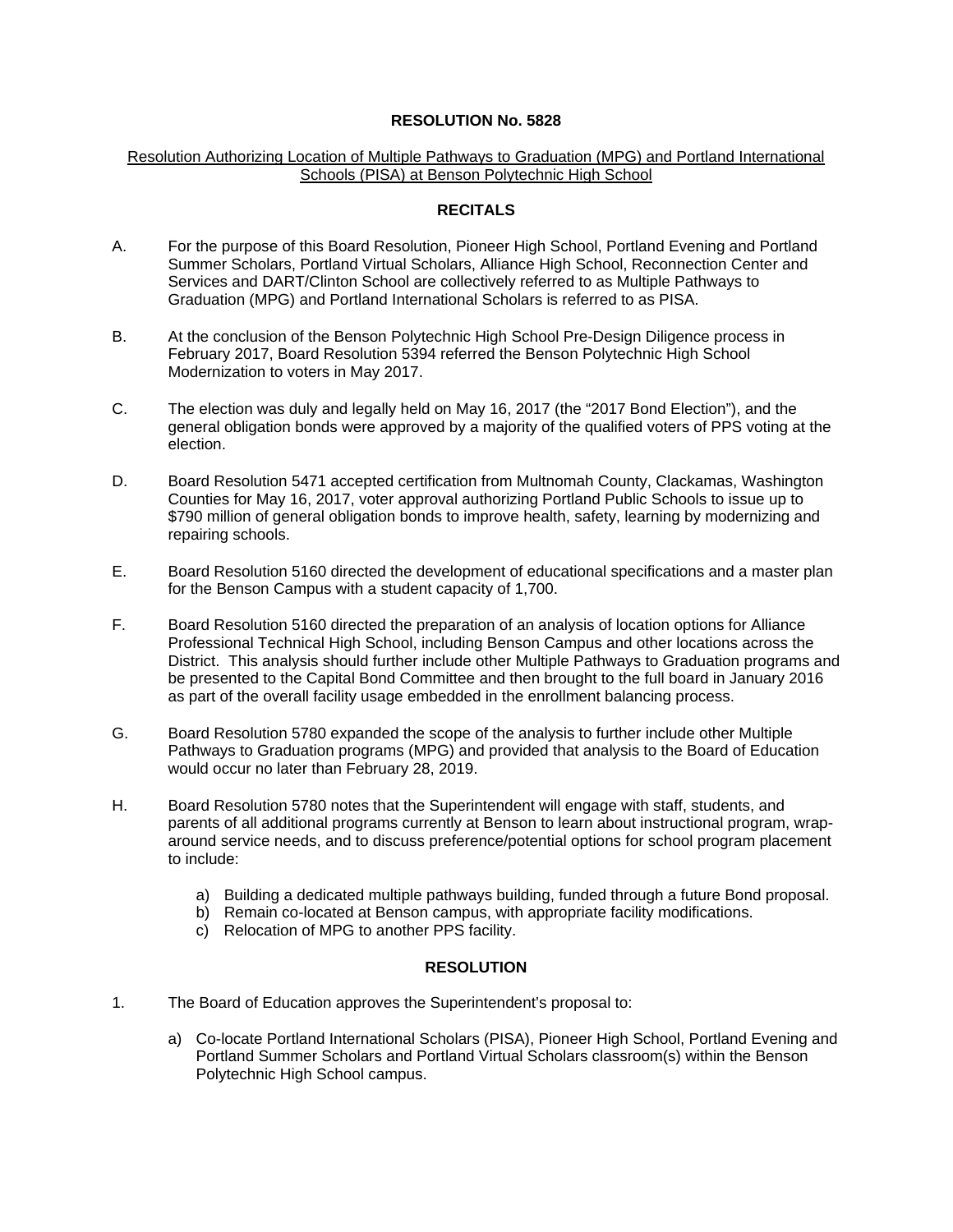- b) Build a dedicated building on Benson campus property for MPG programs: Alliance High School, Reconnection Center & Services, Teen Parent Childcare and DART/Clinton School, to be funded through a future Bond proposal.
	- i. Evaluate Alliance at Meek campus programming needs to determine feasibility of co-locating in new building at Benson.
- c) All students and programs will be relocated during the construction phases of the project. Final temporary housing plans and schedules will be completed after detailed review of temporary location options with each program by the full design team (including the general contractor).
- d) This temporary housing plan includes: Benson Polytechnic High School, including Pioneer High School programs, at the Marshall Campus; MPG programs (with the exception of Portland Evening and Portland Summer Schools) at Kenton School; and Portland Evening and Portland Summer Scholars and PISA at Grant High School, for the duration of the Benson Polytechnic High School modernization construction.
- 2. No later than March 31, 2019, the Superintendent will return to the Board of Education with the following information:
	- a) Updated plans incorporating the master plan revisions noted in Board Resolution 5780:
		- i. Adjust the Master Plan square footage to align with staff recommended scenario 4B from the MPG location analysis and incorporate the PPS Comprehensive High School Educational Specification for wrap-around services of Teen Parent Child Care & Food/Clothes closet into the approximate Master Plan square footage.
		- ii. Incorporate space for future visual and performing arts programs.
		- iii. Include ADA and code-compliant access from Benson to Buckman field to ensure a safe route for school use.
		- iv. Include design only of Buckman field improvements, which are to be determined upon further study and coordination with Portland Parks and Recreation. Decisions regarding funding and construction timing of the improvements will be made prior to completion of the project.

The Board of Education expects to undertake a future capital bond campaign in 2020 to support all phases of the ongoing Benson campus construction, among other projects. If a bond is not referred to the voters or passed by voters in 2020, the Benson project, inclusive of the MPG dedicated building, is expected to be completed by a Full Faith and Credit Bond.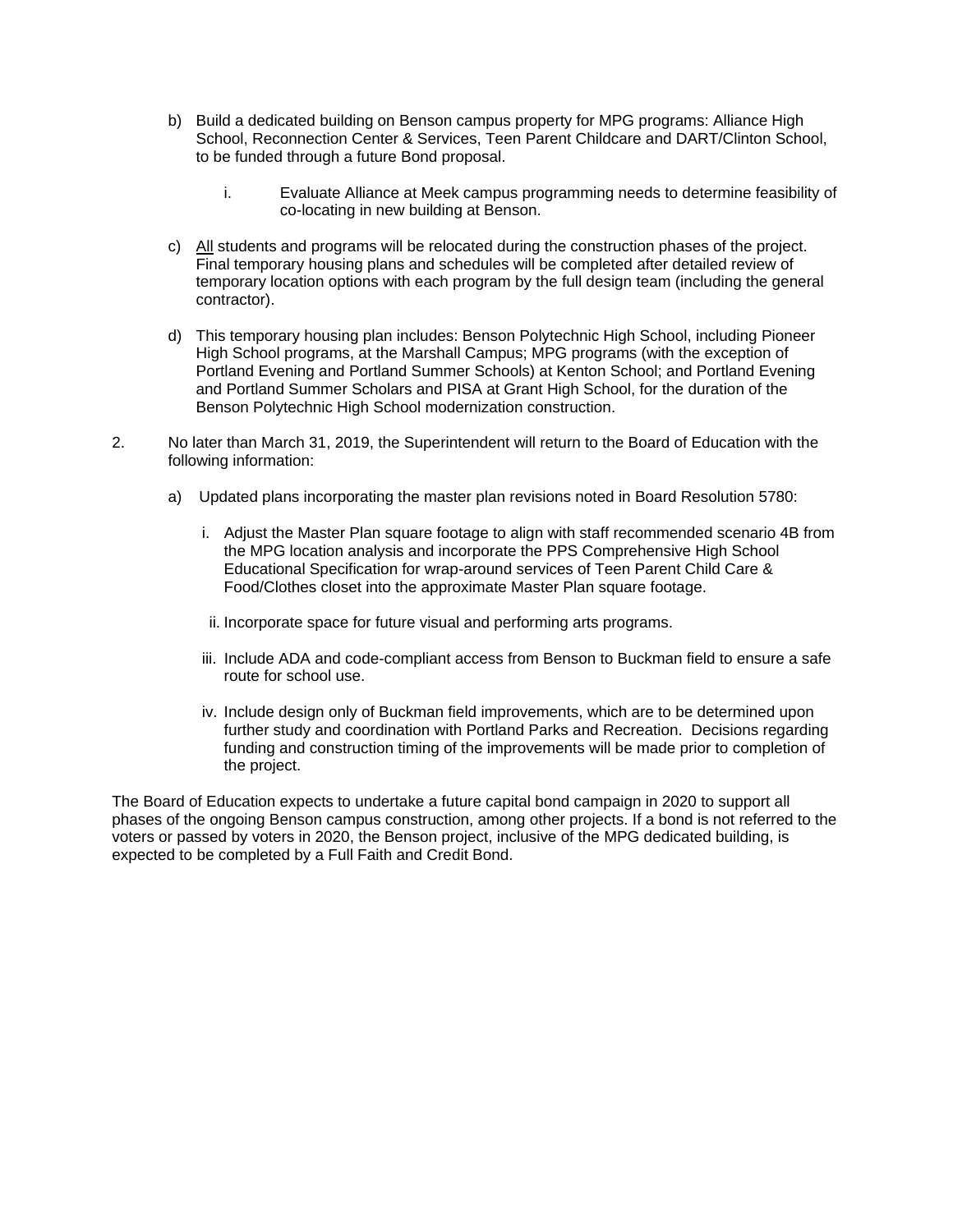### Grant a Reciprocal Parking and Access Easement to Portland Parks and Recreation at Grant High School for the Construction of a New Parking Lot for the Grant Modernization Project

### **RECITALS**

- A. In 1956, a new gymnasium was added to the Grant High School campus which required off street parking. The resulting parking lot encroached on a 12 foot by 565 foot portion of the City of Portland land in Grant Park directly to the north of the high school. Portland City Council passed Ordinance No. 104405 to grant the District a revocable permit to use the property for the parking lot with the condition that the general public could also use the area for parking. Since then, the parking lot has been owned, maintained and operated by the District and remained open to the public. It is most actively used by the Grant High School staff during the school year and by the public in the summer when Portland Parks and Recreation's Grant Pool is open.
- B. As part of the District's Bond construction to modernize Grant High School, the District is required to expand the Grant parking lot. The expansion requires further encroachment into Grant Park to accommodate a storm water treatment facility and a vehicular turnaround. Portland Parks and Recreation agreed to the expansion and was a joint applicant on the Land Use Application for the Grant High School modernization.
- C. In order to accommodate the parking lot and expansion into Grant Park, Portland Parks and Recreation will grant the District a non-exclusive access and parking rights easement on the portion of the parking lot on Grant Park land. In exchange, Portland Parks and Recreation requires the District to grant it the same non-exclusive access on the portion of the parking lot built on Grant High School property. This Reciprocal Easement creates the shared use of the new Grant parking lot. Portland Parks and Recreation also requires that PPS repair and maintain the parking lot for the next fifteen years, at which time the cost coverage by parties will be reevaluated.
- D. The Superintendent recommends to the Board that the Parking and Access Easement be granted to Portland Parks and Recreation in exchange for an Easement on land in Grant Park needed for the construction of the new Grant High School parking lot.

# **RESOLUTION**

- 1. The Board finds that an easement on and over a portion of Portland Parks and Recreation Grant Park is required for the construction of the new Grant High School parking lot and agrees that Portland Parks and Recreation be granted a reciprocal easement on and over the portion of PPS Grant High School parking on PPS property under Board Policy 8.70.040-P
- 2. The Board authorizes the Superintendent or his designee to grant the easement to Portland Parks and Recreation. The Board further authorizes the Deputy Clerk to enter into and execute such agreements in a form approved by General Counsel.

*C. Hertz / S. King*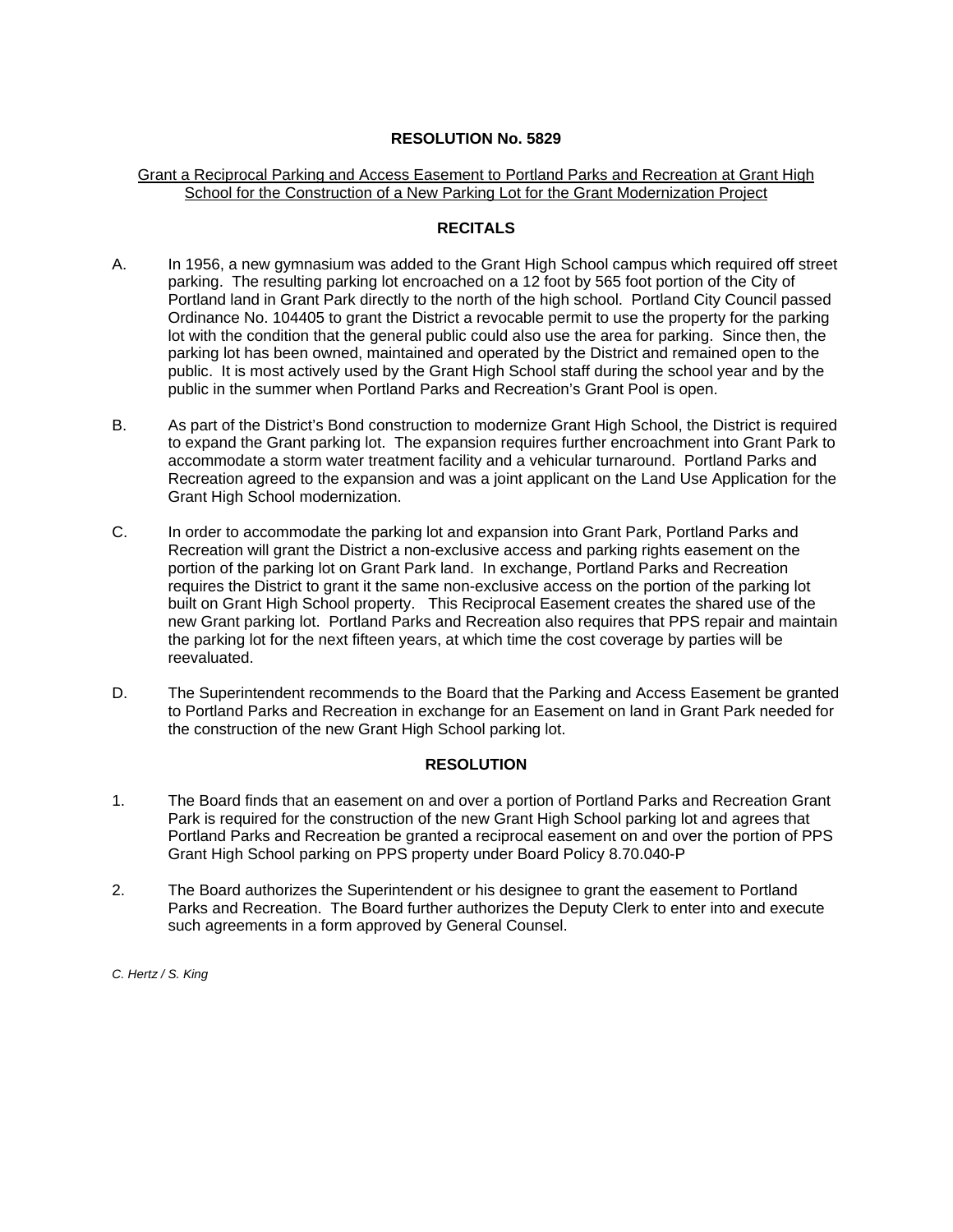#### Rescission of Board Policies

- Rescission of: i. Salary Schedule, 5.50.030-P
	- ii. Recruitment, Selection & Appointment, 5.70.010-P
	- iii. Payroll Deductions, 5.70.053-P
	- iv. Permanent Teacher Status, 5.20.090-P
	- v. Teacher & Principal Assignment Select Schools, 5.20.051-P

# **RECITALS**

- A. On January 10, 2019, in a public meeting the Board of Education's Policy and Governance Committee reviewed and considered the necessity and relevance of:
	- i. Salary Schedule, 5.50.030-P
	- ii. Recruitment, Selection & Appointment, 5.70.010-P
	- iii. Payroll Deductions, 5.70.053-P
	- iv. Permanent Teacher Status, 5.20.090-P
	- v. Teacher & Principal Assignment Select Schools, 5.20.051-P
- B. On January 29, 2019, the Board presented the first reading of each of those policies for rescission.
- C. Per District policy, the public comment was open for at least 21 days, and no public comments were received.

### **RESOLUTION**

The Board hereby rescinds each of the following policies:

- i. Salary Schedule, 5.50.030-P
- ii. Recruitment, Selection & Appointment, 5.70.010-P
- iii. Payroll Deductions, 5.70.053-P
- iv. Permanent Teacher Status, 5.20.090-P
- v. Teacher & Principal Assignment Select Schools, 5.20.051-P

and instructs the Superintendent to rescind any administrative directives derived from these policies.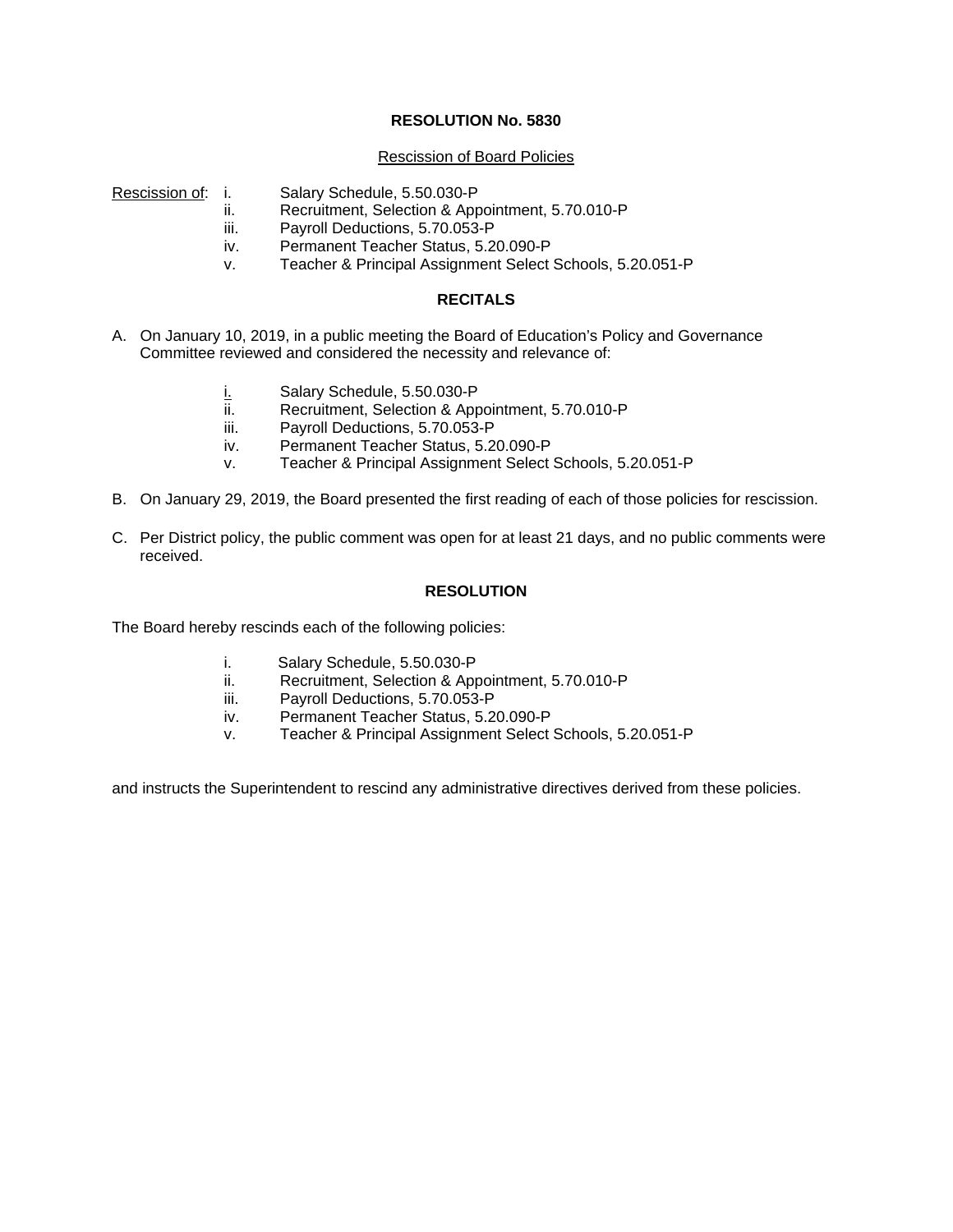#### Authorization for Off-Campus Activities

# **RECITAL**

Portland Public Schools ("District") Policy 6.50.010-P ("Off-Campus Activities") requires the Board of Education ("Board") consent to student out-of-state travel.

#### **RESOLUTION**

The Board has reviewed the request for out-of-state travel. All required documents have been submitted to the Risk Management Department. The Superintendent recommends that the Board consent to the student out-of-state travel for the below request:

| Date(s)          | School, Course, and<br><b>Number of Students</b> | Purpose of<br><b>Travel</b>                                                  | <b>Travel Destination</b>                                 | <b>Estimated Cost</b> |
|------------------|--------------------------------------------------|------------------------------------------------------------------------------|-----------------------------------------------------------|-----------------------|
| 5/31/19          | <b>Beverly Cleary</b>                            | Learn about<br>seismic<br>activity                                           | Mt. St. Helens, Johnson<br>Observatory, Hummocks<br>Trail | \$25                  |
| $3/21 - 3/24/19$ | Lincoln HS Men's<br>Tennis Team                  | Tennis<br>tournament                                                         | Costa Mesa, CA                                            | \$851.44              |
| 3/18-3/20/19     | <b>MLC</b>                                       | Explore<br>Puget<br>Sound                                                    | Camp Seymour - Gig<br>Harbor, WA                          | \$175                 |
| $3/17 - 3/23/19$ | Benson HS Black<br>Student Union                 | <b>See</b><br>themselves<br>in college &<br>pursue<br>secondary<br>education | 3 colleges in New Orleans,<br>ΙA                          | \$1,023.32            |
| 3/4/19           | Woodlawn                                         | Life cycle &<br>habitat of<br>NW salmon                                      | Spring Creek Fish Hatchery<br>- Underwood, WA             | \$0                   |

# **AUTHORIZATION FOR OFF-CAMPUS ACTIVITIES**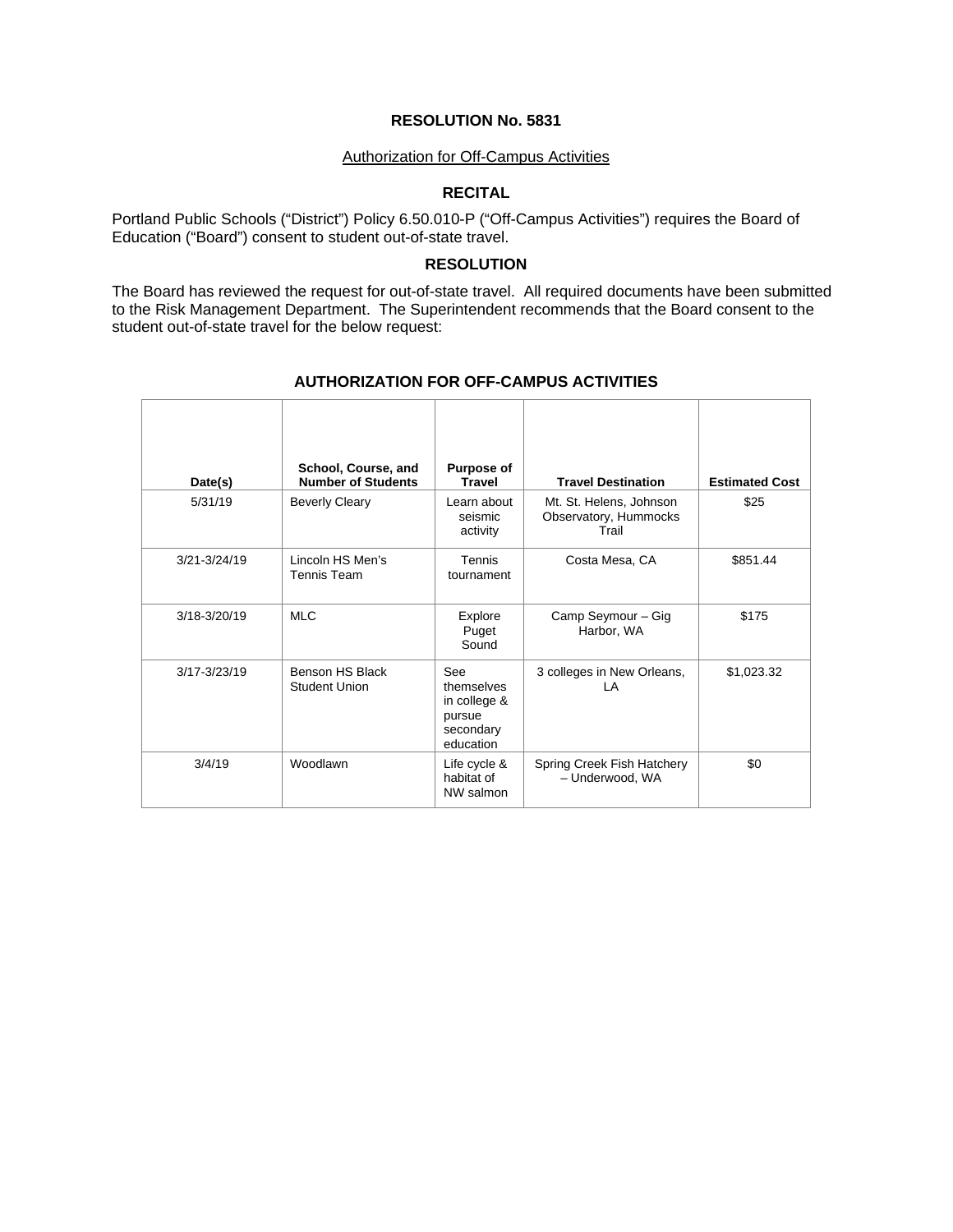### **RESOLUTION 5832**

#### Annual Multnomah Education Service District Resolution Process

# **RECITALS**

- A. Annually, the Multnomah Education Service District (MESD) provides a list of resolution services in the Local Service Plan (LSP) to the MESD Superintendents' Council for the Council's review, modification(s), and approval.
- B. The services offered in the LSP require approval of the component districts' boards by March 1, annually. The Services offered in the LSP must be adopted by two thirds of component districts' boards.
- C. Attached is the signed, "Agreements and Understanding" of the Annual MESD Resolution Process as approved by the MESD Superintendents' Council.
- D. A separate list of the specific services for Portland Public Schools, or the District Service Plan, will be included in the 2019-20 budget development process.
- E. This particular resolution does not commit Portland Public Schools to each of the specific services offered by MESD. This resolution affirms the overall services offered to all of the local component districts and contains the terms of the LSP offered by the MESD.

### **RESOLUTION**

- 1. Be it resolved that, according to ORS 334.175, the Board of Directors of Portland Public Schools, School District No. 1J, Multnomah County, Oregon, agrees to the conditions and provision of all programs and services, described in the 2019-20 Local Service Plan – Multnomah Education Service District with no exceptions.
- 2. In the event that the required resources are not available, each and every program and service is subject to reduction or elimination at the discretion of the Multnomah ESD Board. If such reductions or eliminations are necessary, they will be made through contingency planning in cooperation with the Superintendents of the local component districts.

*C. Hertz*